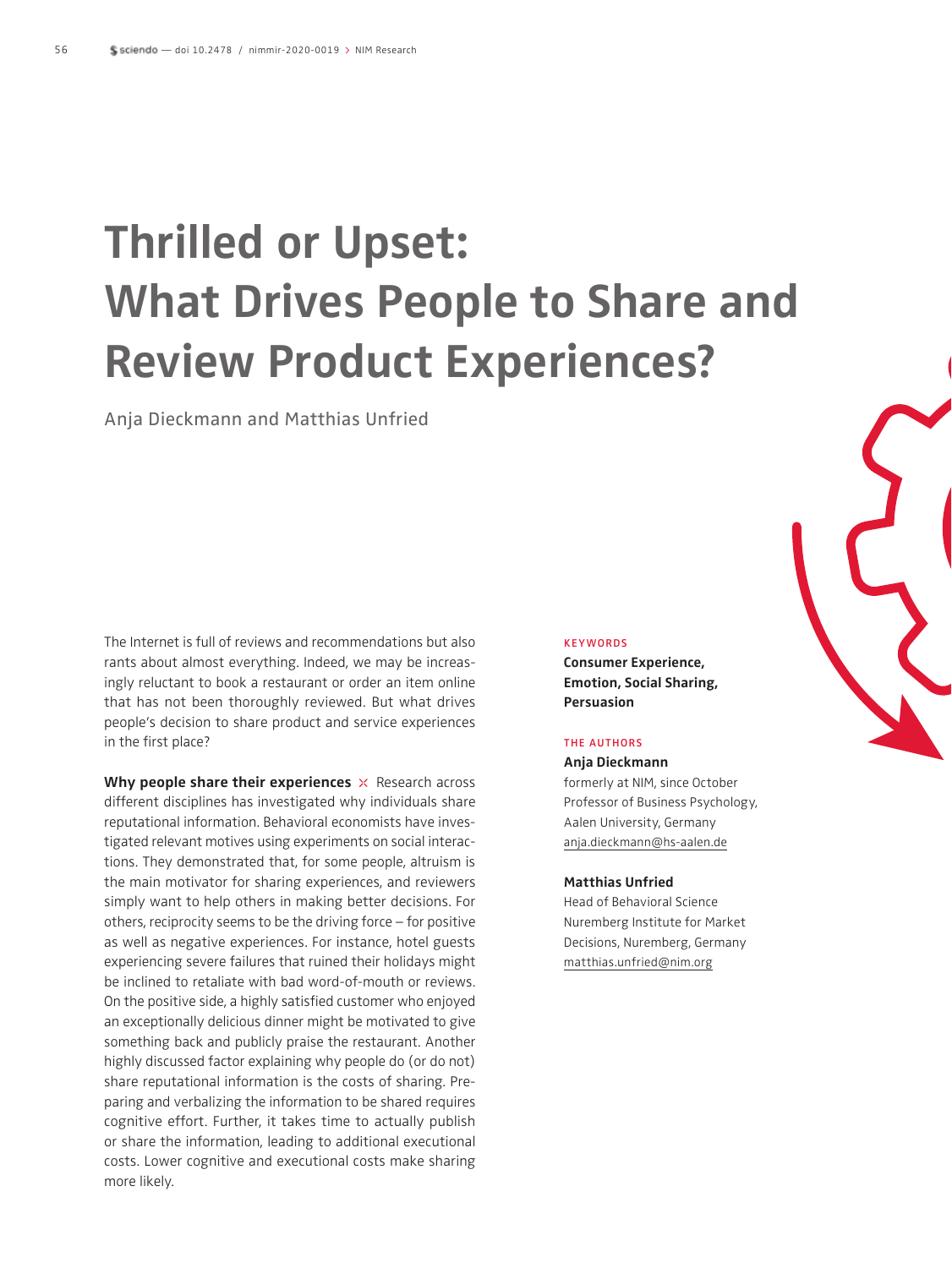Experimental studies by the NIM confirm that increased arousal is associated with higher levels of social sharing. $\leftarrow$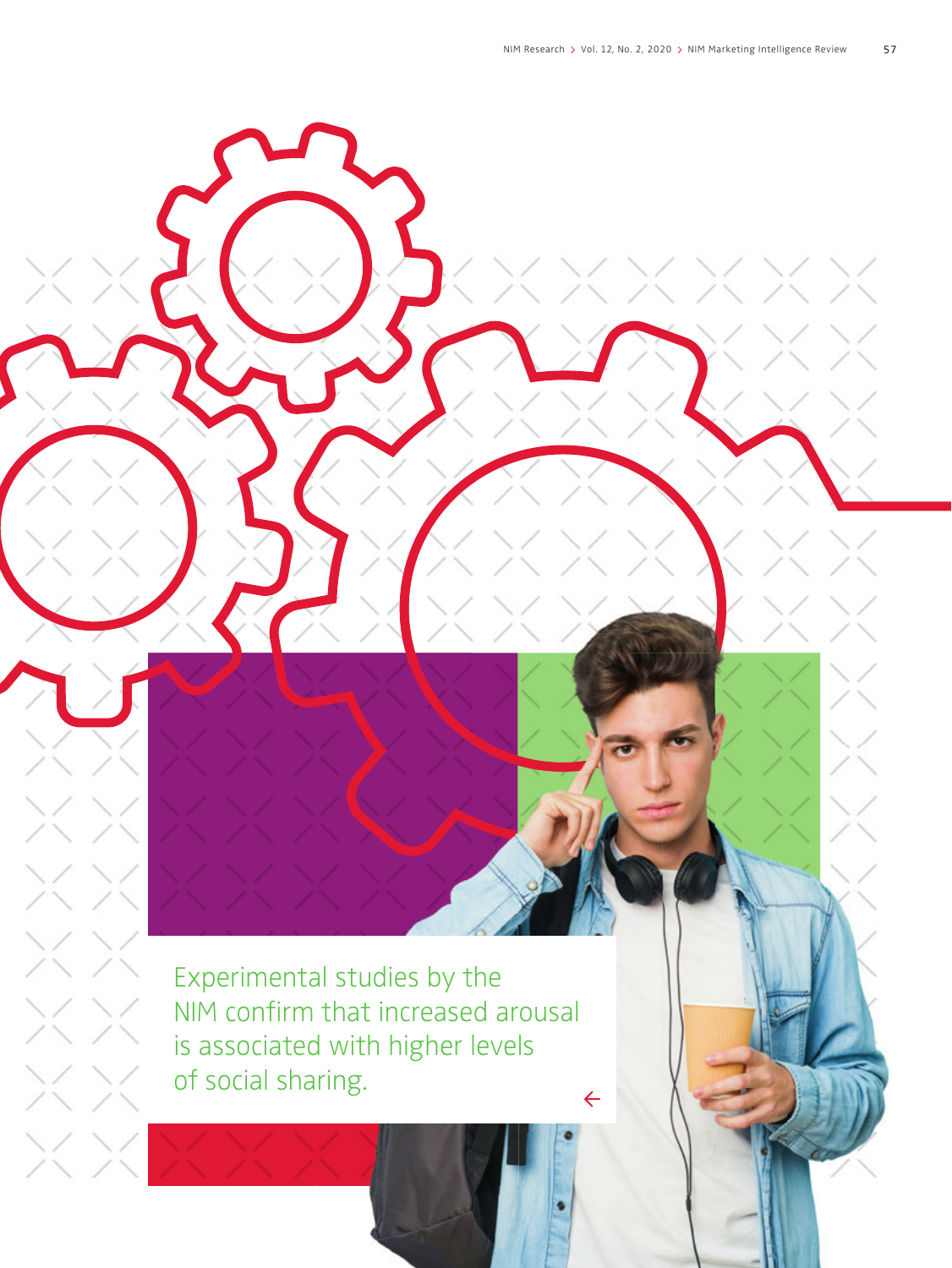

Word-of-mouth expert Jonah Berger has identified additional key factors that drive the sharing of information. Individuals want to shape the impression others have of them, or they might want to persuade others by sharing specific content. Some share experiences as a way to bond and socialize with others. Related to that, sharing information can be motivated by the desire to receive social support or additional information. Last but not least, another important function of wordof-mouth is to help consumers regulate their emotions. In the case of a rude service representative, for instance, telling others about it can help customers deal with these negative consumption experiences and reduce the emotional impact. So, it allows people to vent, but also to spread positive excitement over an experience.

**The role of emotional arousal for social sharing**  $\times$  Several studies highlight a sender's emotional arousal as a relevant factor for social sharing and virality of online content. According to psychological research, emotions are accompanied by a state of heightened physiological arousal or activation, which results from experiencing personally relevant events, independent of whether they are positive or negative. Arousal tends to boost social transmission. Ads that elicit

more emotional engagement receive more buzz than less activating commercials. Further, the fact that surprising, novel, or outrageous content is more likely to be shared also seems consistent with the notion that arousal boosts transmission.

**The measurement of arousal**  $\times$  Aside from self-report via rating scales, the measurement of arousal has been technically challenging. Activation was measured via changes in somebody´s heart rate or skin conductance response with elaborate physiological tools and electrodes attached to respondents. More recently, technological progress in the field of Affective Computing has greatly facilitated emotion observation. Software for automatic and unobtrusive analysis of emotion expressions in both the face and the voice have been advanced. Research has revealed that emotional arousal can be validly detected in a person's voice by technology and/ or attentive listeners who can hear when the arousal level of a speaker changes. This is the approach we used in our study on the effects of arousal on social sharing (see Box 1).

**Higher arousal – more sharing – more persuasion**  $\times$  The results (Figure 2) of our experiment are in line with other research confirming that increased arousal is associated with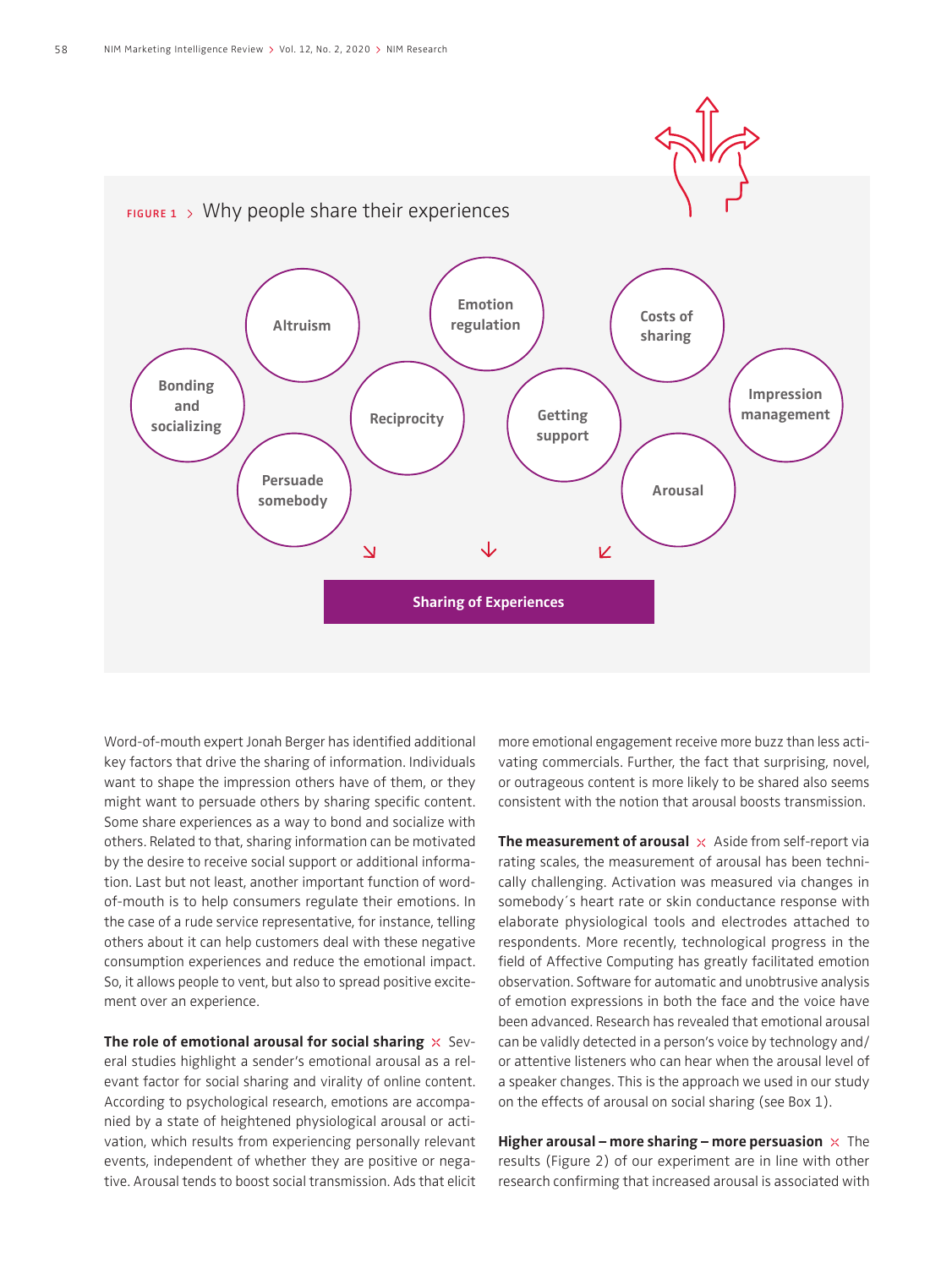#### BOX 1

### Investigating arousal and sharing of experiences by analyzing the voice

#### **The experiment**

Together with academic collaborators, the NIM conducted a lab experiment to identify to what extent emotional arousal drives the sharing of experiences. All participants were asked to select and watch trailers for upcoming movies varying in personal preference. In the next step, they argued for their choice in a spoken review that was recorded. Half of the respondents received a treatment for higher arousal: The participants of this experimental group were informed that, on top of voice analysis, their reviews would be evaluated by a group of peers in randomly matched pairs. A participant would earn a monetary reward when his or her review was perceived to be the more convincing one. At the end of the experiment, all participants in both groups had the opportunity to share their favorite trailer with their fellow participants, if they wanted.

We processed all recordings of the reviews automatically using our voice analysis software and calculated the average arousal level for each recording. In addition, an independent group of psychology students rated the level of arousal in each speaker's voice, and another group evaluated the persuasiveness of each review.



#### **How did arousal differences affect social sharing and persuasiveness?**

We first evaluated whether vocal arousal varied with personal involvement. Unsurprisingly, arousal was higher for personal favorite trailers. Also, arousal was higher in the incentivized experimental group. In consequence, a significantly higher proportion of participants in this group decided to share the trailer with others. And how did arousal affect listeners? We found preliminary evidence that – even when controlling for trailer preference and incentives – arousal had a significant impact on the persuasiveness ratings. Thus, arousal did not only increase the likelihood of sharing experiences, it also made the shared content more convincing, possibly by increasing perceived authenticity or by social contagion. Figure 2 shows an overview of the results.

We need to point out, however, that only ratings by psychology students showed significant arousal differences. In the data from the automatic voice classifier, we did not find significant differences between experimental groups, despite a high correlation with the psychology students' ratings. This can be explained by a narrower value range and a tendency toward the mean of the automatic classifier  $-$  a phenomenon often observed in machine learning, attributed to common error-minimizing training procedures. In defense of the classifier, it should be noted that it was trained and successfully validated in a different domain and simply may not generalize well to the present scenario with inherently moderate personal relevance and arousal levels.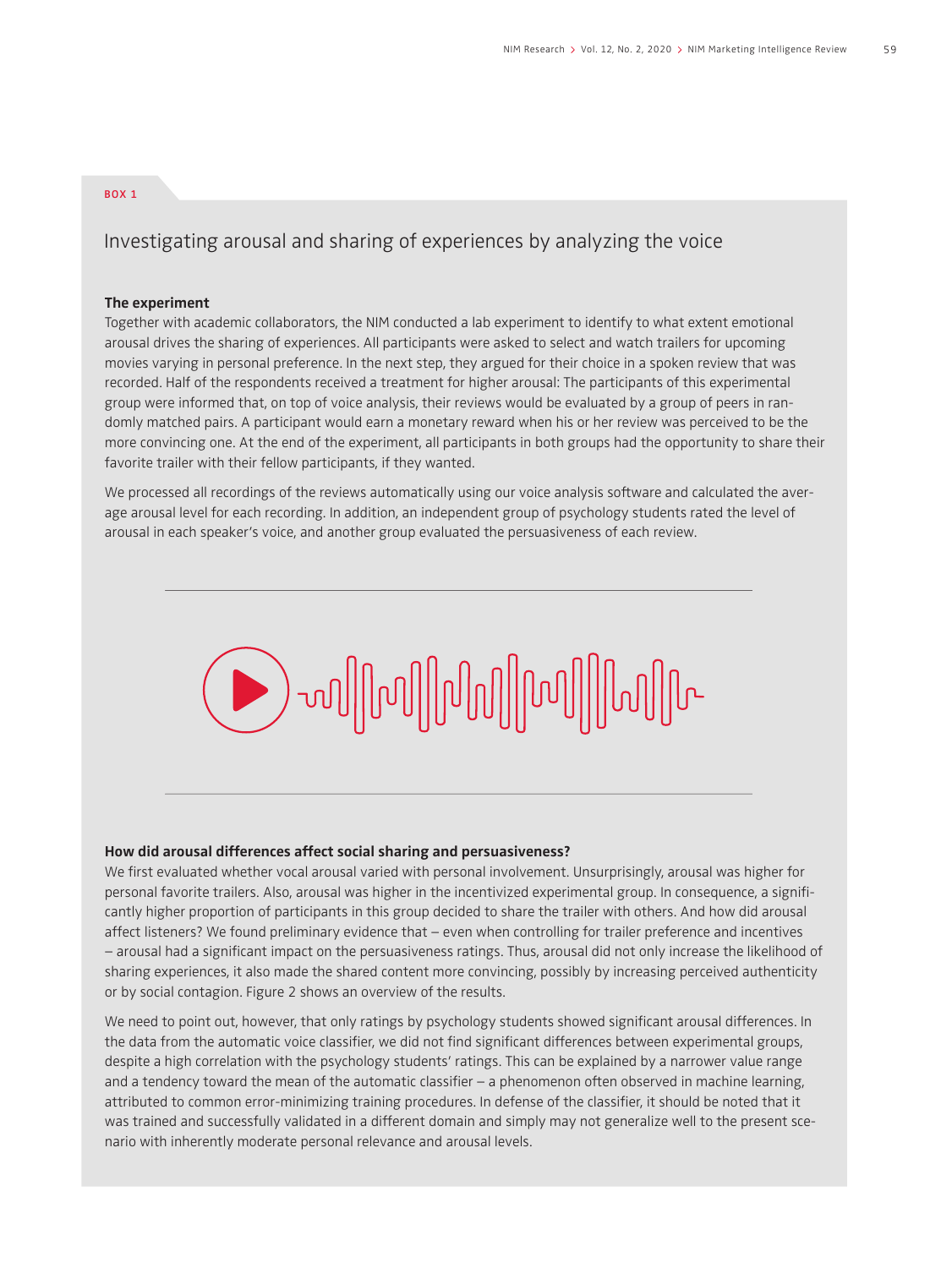## $\gg$ Revealing emotions in reviews may add authenticity and credibility.  $\overline{\ll}$